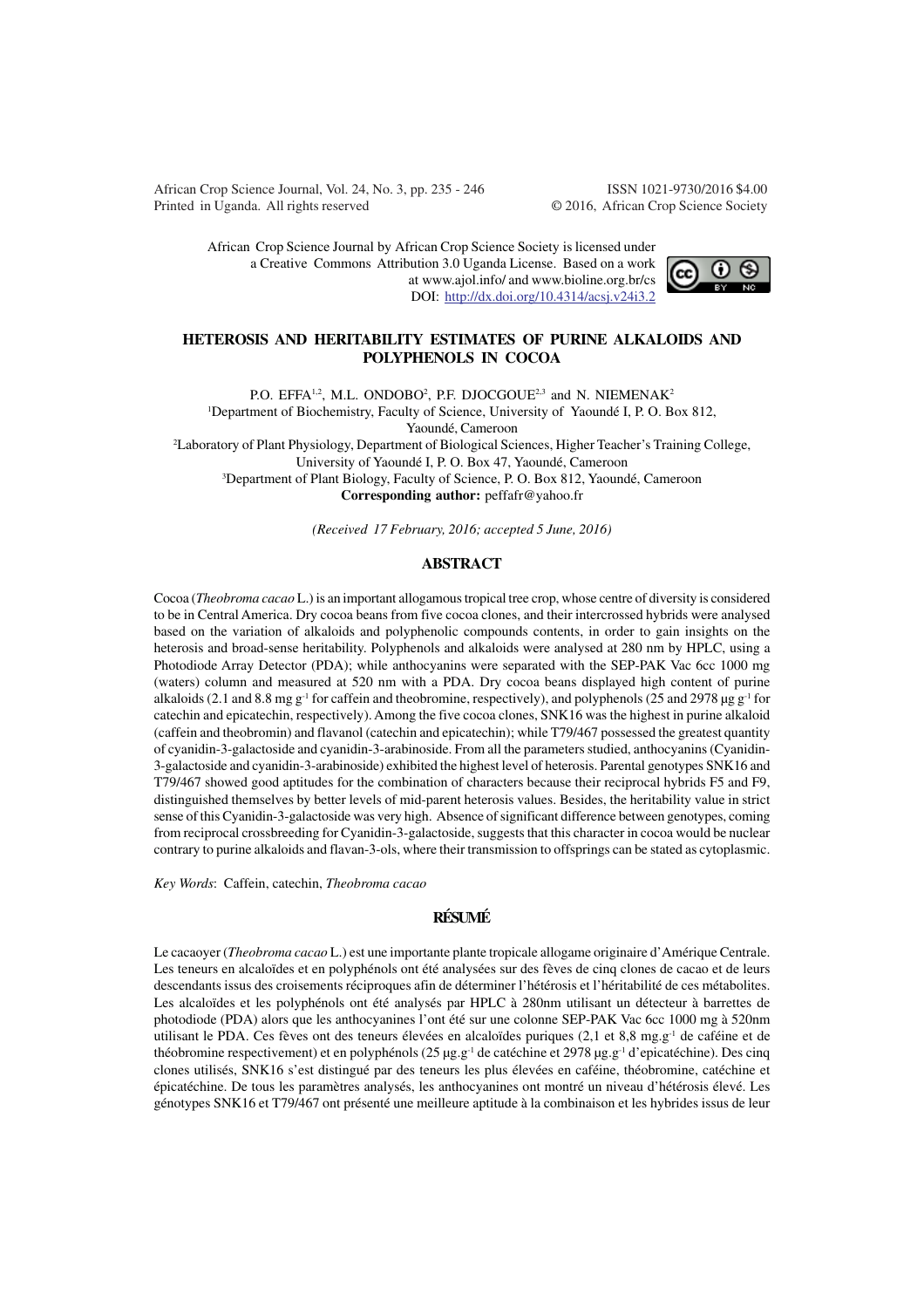# 236 P.O. EFFA *et al.*

croisement réciproque (F5 et F9) ont présenté une meilleure hétérosis par rapport au meilleur parent. L'utilisation de ces deux clones dans un champ semencier serait très importante pour des industries pharmaceutiques car leur croisement génère des hybrides à haut potentiel en alcaloïdes et en polyphénols. De plus, l'absence d'une différence significative de cyanidine-3-galactoside entre hybrides réciproques suggère que l'héritabilité de ce caractère serait nucléaire contrairement aux alcaloïdes puriques et aux flavan-3-ols dont l'héritabilité serait de nature cytoplasmique.

*Mots Clés*: Caffein, catechin, *Theobroma cacao*

### **INTRODUCTION**

Cocoa (*Theobroma cacao* L.) is an important allogamous tropical tree crop, whose centre of diversity is considered to be in Central America. Three major cultivated types can be distinguished as Criollos, Forasteros and Trinitarios. Criollo is considered to exhibit one of the best flavour qualities; while Trinitario is a hybrid between Criollos and Forasteros; or an intermediate type.

*Theobroma cacao* beans constitute an important ingredient in different kinds of foods such as cakes, biscuits, child-foods, ice-creams and sweets. It constitutes an inexpensive fat source and is the principal raw material of chocolate (Tafuri *et al*., 2004).

Cocoa bean is also known to contain the two purine bases, theobromine and caffeine. The relative proportions of these bases have been determined in the mature bean and delipidated dry cocoa powder (Niemenak *et al*., 2006; Effa *et al*., 2015).

These compounds exert an excitatory effect on the central nervous system, promote the psychical and physical activities of organisms, stimulate heart and kidney functioning, and inhibit the bronchial muscle tone (Ashihara and Crozier, 2001). Therefore, they are widely used in modern pharmaceutical practice (Temple, 2009).

The major polyphenolic compounds contained in cocoa seeds are catechins (3.0-6.0%), leucocyanidins (2.5%) and tannins (2.0-3.5%) (Afoakwa *et al*., 2012). Flavanols, the most abundant flavonoids in cocoa, comprise the monomeric flavanols, (+)-catechin and (-) epicatechin, and their oligomeric and polymeric forms (procyanidins). (-)-Epicatechin has been reported as the major monomeric flavanol in cocoa, representing 35% of the total phenolic content (Wollgast *et al*., 2000). These compounds are associated with a decrease in low-density

lipoprotein (LDL) oxidation, oxidative stress, platelet activation, platelet function, and an increase in high-density lipoprotein (HDL) concentration, antioxidant status, and NO bioactivity, together with an improvement in endothelial function (Andres-Lacueva *et al*., 2008).

Intercrossing different varieties of plants frequently produces hybrid offsprings with superior vigour and increased yields, in a poorly understood phenomenon known as heterosis. Two types of heterosis have been considered (Hochholdinger and Hoecker, 2007). The first type refers to the phenomenon in which the hybrid  $F_1$ offsprings exhibit phenotypic characteristics that are superior to the mean of the two parents (midparent heterosis). The second, the better of the two parents (best parent heterosis) indicates that a hybrid trait performs significantly better than the better of the two homozygous parental inbred lines.

Heterosis has been extensively exploited in plant breeding, particularly in maize (Sultan *et al*., 2014; Hochholdinger and Hoecker, 2007; Fernandez-Silva *et al*., 2009), fertility, resistance to disease and to insect pest, or to climatic rigours (Rhode *et al*., 2004; Korn *et al*., 2008). Despite the fact that purine alkaloids and flavanols are signature component in cocoa beans, little information is available on heterosis of these traits in cocoa.

Another important genetic factor used by breeders is heritability. This term denotes the proportion of genetically controlled variability and is a very important biometrical tool for guiding plant breeder for the adoption of appropriate breeding procedures. Springer and Robert (2007) partitioned it as very high (> 90%), high (70-90%) medium (50-70%) and low (<50%). Heritability, however, indicates only the effectiveness with which selection of genotype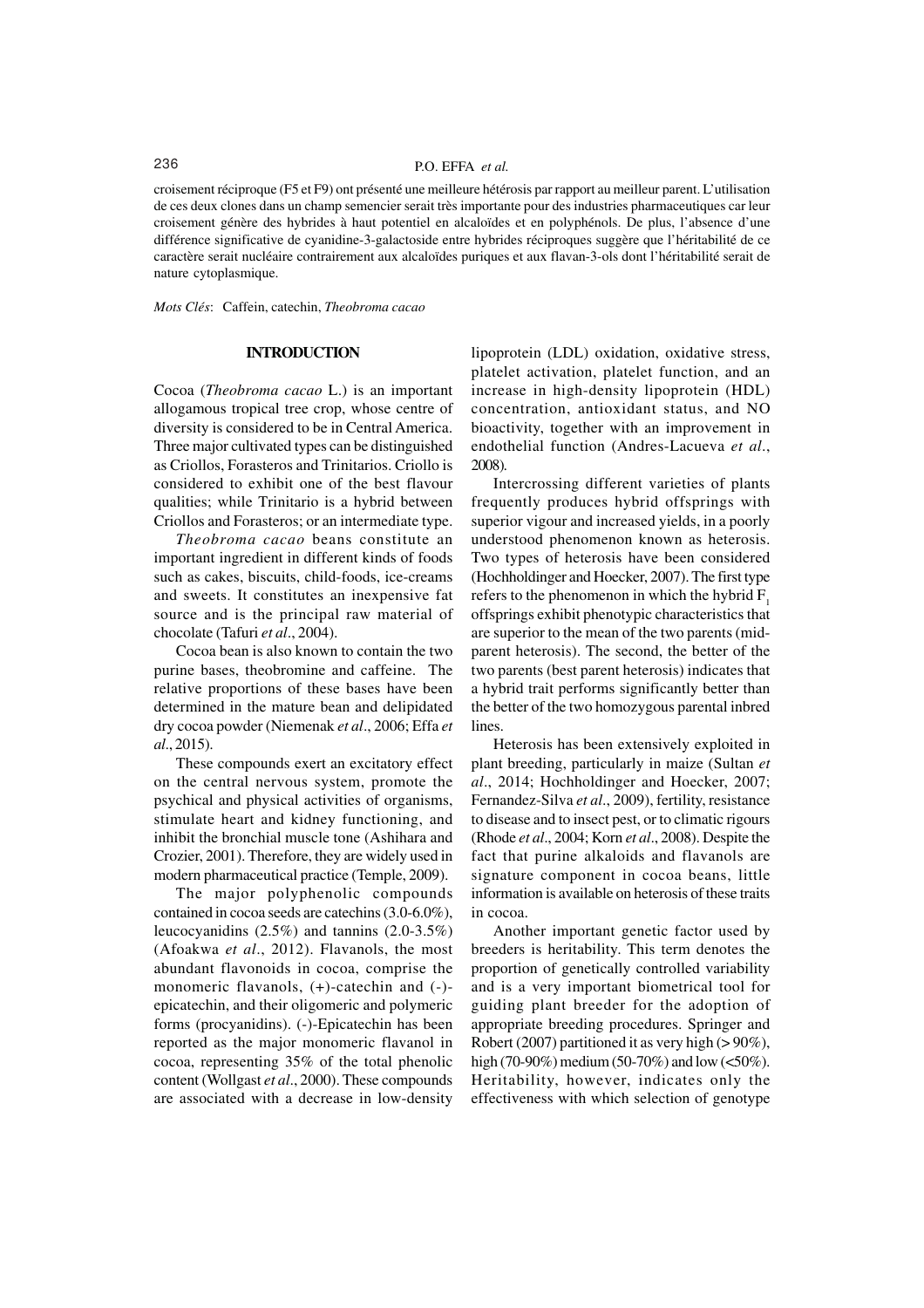can be based on phenotypic performance, but fail to indicate the genetic progress. Heritability estimates along with genetic gains are more effective and reliable in predicting improvement through selection. Estimates of genetic advance predict the extent of improvement that can be achieved for improving the different characters.

Heritability of biochemical metabolites in the *Theobroma cacao/Phythophthora megakarya* interaction has been studied by many authors. Some of these authors stated that the relationship between phenolic compounds, amino acids, carbohydrates and resistance to *Phytophthora megakarya* in *T. cacao* detected no maternal effect in the transmission of these characters (Djocgoue *et al*., 2011; Ondobo *et al*., 2013). As for heterosis, little information is available on heritability of purine alkaloids and flavanols in cocoa.

The objective of this study was to estimate heterosis and broad-sense heritability of cocoa purine alkaloids, flavanols and cyanidins and to determine the relationships of traits in the  $F_1$ generation of height crosses under the same environmental condition in Cameroon.

#### **MATERIALS AND METHODS**

P**lant materials.** Five cocoa clones: two local Trinitario (SNK16 and SNK413), one Trinitario introduced from Trinidad (ICS40), and two Forestero (Sca12 and T79/467) available in gene banks of the Cameroon Cocoa Development Corporation (SODECAO) at Mengang Station (South Cameroon), were used to create eight progenies. Crossings were realised in Mengang Station of SODECAO in May, June and July 2012,

using hand-pollination techniques (Cilas, 1991) (Table 1).

**Post-harvest treatment.** One thousand ripe cocoa pods from different parental cocoa clones and hybrids were harvested from the experimental plots of the SODECAO at Mengang Station. The ripe pods were split and beans obtained were fermented using the traditional heap method (Afoakwa *et al*., 2012). The fermentation was done by heaping the extracted cocoa beans on the fermenting platform, covered with banana leaves. The heaped beans were again covered with banana leaves and fermented for six days, with consecutive opening and turnings after every two days. The fermented cocoa beans were then sundried on a bamboo mat for twelve days.

**Reagents and standards.** Protocatechiuc acid and catechin were obtained from Aldrich and Fluka (Hamburg, Germany). Epicatechin was obtained from Sigma (Hamburg, Germany); while caffeine and theobromine were from Merck (Darmstadt, Germany). Water was purified by a Milli-Q water purification system (Millipore, Bedford, MA, USA). All solvents used were of analytical grade, purchased from Merck (Darmstadt, Germany).

**Extraction of polyphenols.** Two grammes of dry cocoa beans were milled in 10 ml of n-hexane, for fat removal. Most of the residual seed fat was extracted by flushing the powder with 25 ml nhexane in a Buchner funnel. The phenolic compounds were extracted by agitating 500 mg of the fat-free sample on ice three times with 50 ml of 60% aqueous acetone with constant shaking. Each round of shaking was followed by

TABLE 1. General description of cocoa crossings evaluated for heterosis and heritability at Mengang SODECAO Station in South Cameroon

| Family         | Crossings                                                      | Family          | Back-crossings                                      |  |
|----------------|----------------------------------------------------------------|-----------------|-----------------------------------------------------|--|
| F <sub>5</sub> | $(2)$ SNK16 × ( $3$ ) T79/467                                  | F9              | $(\overline{Q})$ T79/467 × ( $\overline{O}$ ) SNK16 |  |
| F70            | $($ $\circled{2}$ ) T79/467 × ( $\circled{3}$ ) SNK413         | F30             | $(2)$ SNK413 × (c) T79/467                          |  |
| F10            | $($ $\circled{2}$ $)$ SCa12 $\times$ ( $\circled{3}$ ) T79/467 | F80             | ( ♀) T79/467 × (♂) SCa12                            |  |
| F90            | (♀) T79/467 × (♂) ICS40                                        | F <sub>95</sub> | (♀)ICS40 × (♂) T79/467                              |  |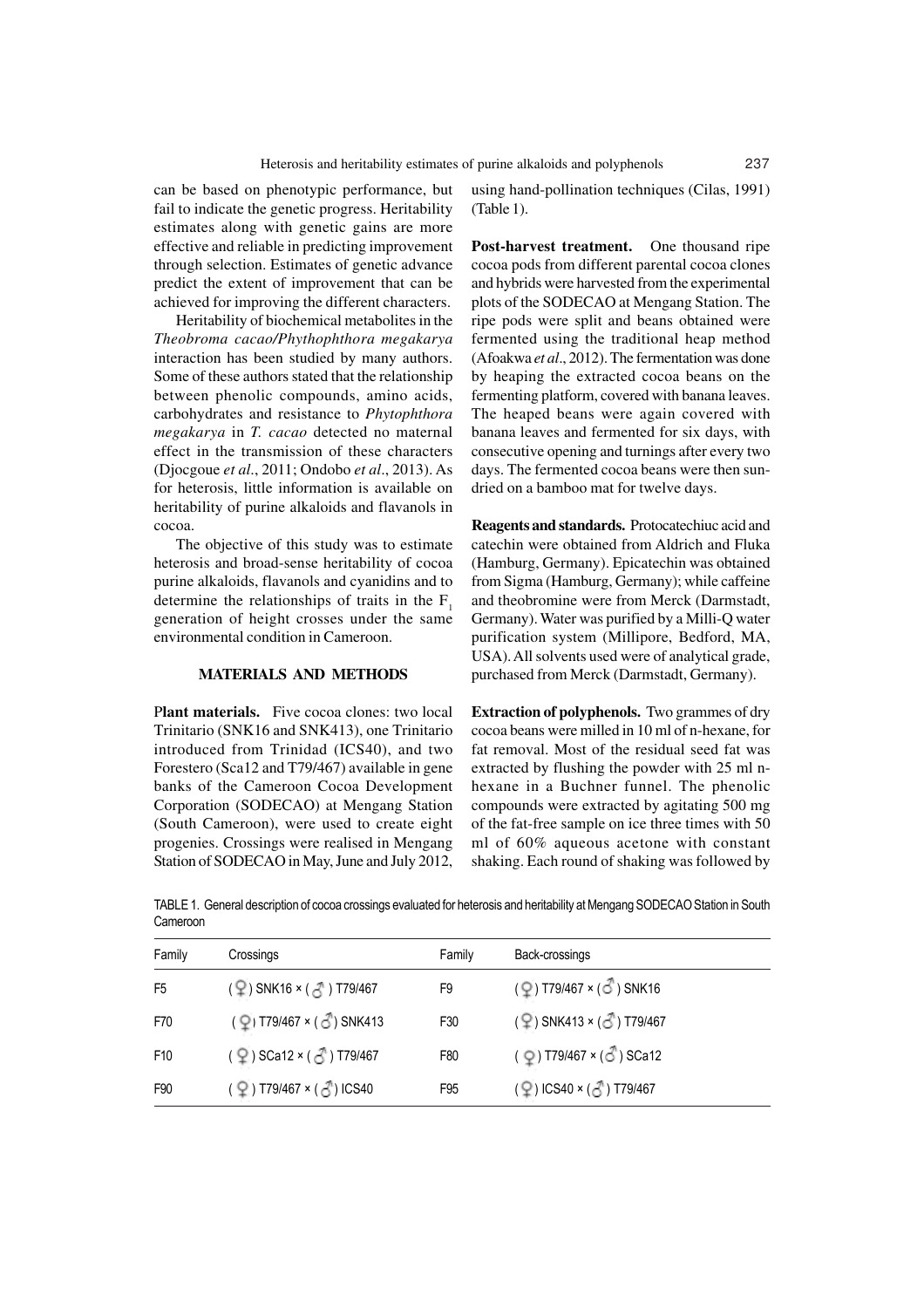centrifugation at 5000 rpm, for 15 min, at room temperature. The three supernatants were combined in a flask containing 2 ml of glacial acetic acid. Acetone was removed by rotary evaporation under a partial vacuum at 40 °C. The aqueous phase obtained was adjusted to 100 ml with Milli-Q Plus water in a volumetric flask. The total content in polyphenolic compounds was analysed from this aqueous phase.

For qualitative determination of polyphenols, 50 mg of dry cocoa beans was blended in 3 ml pure MeOH. The homogenate was agitated on ice for 15 min and centrifuged at 5000 rpm for 10 min. For each sample, extraction was done three times and the extracts were combined and concentrated by rotary evaporation. The dried polyphenolic compounds were resuspended in 1.5 ml pure methanol (Lichrosolv, Merck), and filtered with Millipore paper  $(0.45 \,\mu\text{m})$ . The pure polyphenolic extracts were stored at -20 °C until analysed by HPLC.

Purification of anthocyanins was conducted from the 100 ml aqueous phase, using a Sep-PaksVac C18 6cc column (Waters). The column was first eluted with a mixture of pure methanol  $(10 \text{ ml})$ : 2% acetic acid  $(10 \text{ ml})$ . A 20 ml aliquot of the aqueous phase sample was loaded onto the column and washed with 2.5 ml of 2% acetic acid. Anthocyanins were then eluted twice from the column, with 5 ml pure methanol analytical grade (Lichrosolv, Merck). The eluted fractions were combined and dried by rotary evaporation. The residues were re-suspended in 2 ml of a mixture of pure methanol and 2% acetic acid.

**Analysis of polyphenolic, anthocyanin compounds and purine alkaloids.** Total contents of polyphenolic compounds were determined by the Folin–Ciocalteu procedure (Singleton and Rossi, 1965). Chromatographic analyses were carried out on Waters HPLC system equipped with an A2-200 automatic injector and Waters 996 Photodiode Array Detector (PDA). Separation of polyphenols was performed on a LicroCart 250-4 octadecylsilyl (ODS) C18, 5 µm particle [RP-18 (5 ìm)] column (Merck) at 26 °C. The guard column consisted of a LicroCard 4-4 Lichrospher 100 RP-18 (5  $\mu$ m) (Merck). The binary mobile phase consisted of 2% acetic acid in water (A) and acetonitrile–water concentrated acetic acid

mixture  $(4:9:1 \text{ v/v/v})$  (B). Twenty microlitres of sample were injected into the column and polyphenol was detected at 280 nm; while anthocyanins were recorded at 520 nm, using a PDA detector. The identification of each peak was confirmed by a comparison of retention and coelution time with authentic standards of protocatechiuc acid, catechinhydrate, epicatechin, caffeine, theobromine, cyanidin-3 galactoside and cyanindin-3-arabinoside.

**Statistical analyses.** Data were subjected to analysis of variance and multiple range test (LSD) using the Statistical Package for the Social Sciences (SPSS) 18.0 Software for Windows. Principal component analysis (PCA) was performed to establish associations among variables, using the SPAD 5.5 Statistical Software Package. Cluster analyses with polyphenols and alkaloids, using the unweighted pairwise group methods with arithmetical average (UPGMA) on the basis of Nei's (1978) genetic distance, were performed with the assistance of SPAD 5.5.

Heterosis -The methods for calculating heterosis were as follows:

Mid-parent heterosis (MPH) =  $[F1 - MP] \times 100 / \mu$ 

Best-parent heterosis (BPH) =  $[F1 - BP] \times 100/\mu$ 

Where:  $F1$  = hybrid value;  $MP$  = the mid-parent value of both parents;  $BP = value$  of the better parent and  $\mu$  = average value of all parents and F1 combinations in the factorial mating design.

To investigate possible heterosis of purine alkaloids and flavanol in cocoa beans, we performed reciprocal crosses between the five parental clones studied. Theoretically, if a heterozygous dominance effect is greater than the mean parental homozygous effects for a cross, a positive middle-parent (MP) heterosis would be expected; otherwise, a negative MP heterosis would be expected (Zhu, 1993; McCarty *et al*., 2007; Wu *et al*., 2010).

Heritability-Broad-sense heritability  $(h_{bs}^2)$ estimates of each cross based were calculated for traits related to secondary metabolites (purine alkaloids and polyphenols), using the following relationships: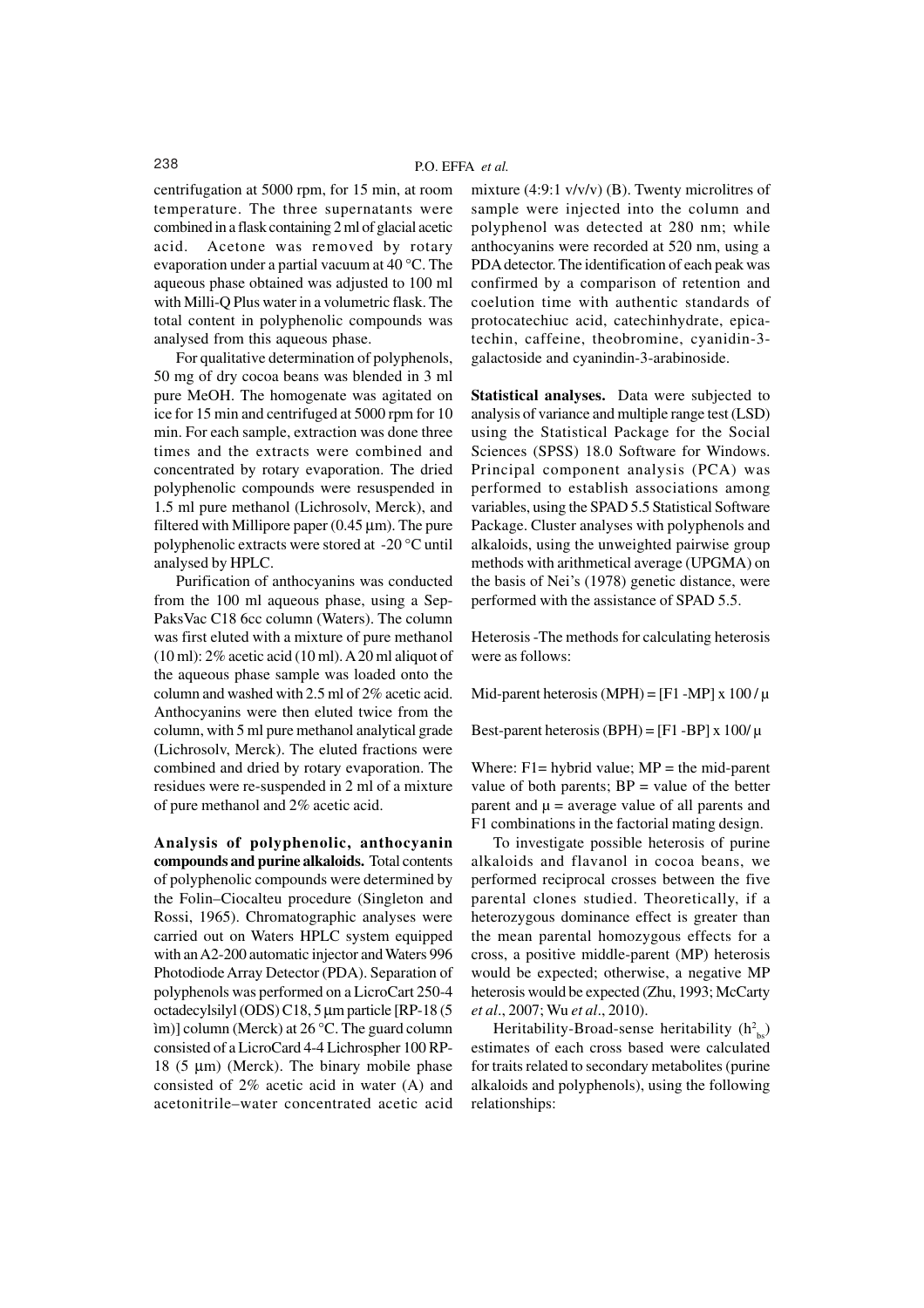$$
Vp = V_{G} + V_{E}
$$
  
 
$$
h_{bs}^{2} = V_{G} / V_{G} + V_{E}
$$

$$
h_{bs}^2 = [V_{F1} - (V_{p1} + V_{p2})/2]/V_{F1}
$$

Where:  $V_{F1}$  = variance of any cross;  $V_{P1}$  = variance of female parent and  $V_{p2}$  = variance of male parent. Estimation of environmental variance  $(V_{E})$  for any cross was calculated as  $(V_{p_1} + V_{p_2})/2$ . In each cross, variances between F1 and parents were obtained from the analysis of variance following a completely randomised design, assigning replication as classes.

Genetic correlations (G) among biochemical traits were calculated using the equation described by Zeng *et al*. (2007):

$$
G = \sigma_{\text{gx}} / (\sigma_{\text{gx}}^2 \sigma_{\text{gy}}^2)^{1/2}, \sigma_{\text{gx}}^2 = 1 / r (V_x - V_{\text{ex}})
$$

$$
\sigma_{\text{gy}}^2 = 1 / r (V_y - V_{\text{ey}}), \sigma_{\text{gxy}} = 1 / r (Cov_{\text{xy}} - Cov_{\text{exy}})
$$

Where:  $\sigma_{\text{gxy}}$  is the genetic component of covariance between variable x and y;  $\sigma_{gx}^2$  and  $\sigma_{\text{gy}}^2$  are genetic components of variance for x and y, respectively; Vx and Vy are variances of x and y, respectively; Vex and Vey are errors for x and y, respectively; r is the number of replicates.

#### **RESULTS**

Hand-pollination test was better in F30 and F80 families, with the percentage of success of 39 and 23, respectively (Table 2). These results were less successful in F95 (13%) and F5 (11%) families.

Caffein, theobromin, catechin, epicatechin, cyanidin-3-galactoside and cyanidin-3 arabinoside contents in defatted cocoa powder were determined by HPLC analysis (Table 3). Cocoa beans were rich in purine alkaloid (2.1 and 8.8 mg.g-1 for caffein and theobromine, respectively) and theobromin was four-folds higher than caffein content (2.14 mg  $g^{-1}$  DCP on average).

Among the five cocoa clones, SNK16 was highest in purine alkaloid (caffein and theobromin) and flavanol (catechin and epicatechin) contents; while T79/467 possessed the greatest quantity of cyanidin-3-galactoside and cyanidin-3 arabinoside (Table 3). According to multiple comparison tests, hybrids for groups 1 and 4 displayed caffein values similar to those of their parents. For theobromin, none of the parents presented comparable value compared to that of their offsprings.

Epicatechin was the most abundant monomeric flavanol in cocoa powder (Table 3).

TABLE 2. Rate of success of hand-pollination of cocoa in a heterosis and heritability study at Mengang SODECAO Station in South Cameroon

| Groups         | Families        | Crossings                                            | Number of test | Number of<br>successes | Percentage of<br><b>SUCCESS</b> |
|----------------|-----------------|------------------------------------------------------|----------------|------------------------|---------------------------------|
|                | F <sub>5</sub>  |                                                      | 500            | 55                     | 11                              |
| 1              | F <sub>9</sub>  | $($ $\frac{6}{2}$ T79/467 × ( $\frac{3}{2}$ ) SNK16  | 500            | 90                     | 18                              |
|                | F70             | ( ♀ T79/467 × ( ♂ ) SNK413                           | 500            | 80                     | 16                              |
| $\overline{2}$ | F30             | $($ $\circ$ $)$ SNK413 × ( $\circ$ $\circ$ ) T79/467 | 500            | 195                    | 39                              |
|                | F <sub>10</sub> | $(Q)$ SCa12 × $(S)$ T79/467                          | 500            | 105                    | 21                              |
| 3              | F80             | (♀)T79/467 × ( ↑) SCa12                              | 500            | 115                    | 23                              |
|                | F90             | (♀) T79/467 × ( ↑) ICS40                             | 500            | 75                     | 15                              |
| 4              | F <sub>95</sub> | $(Q)$ ICS40 × ( $Z$ ) T79/467                        | 500            | 65                     | 13                              |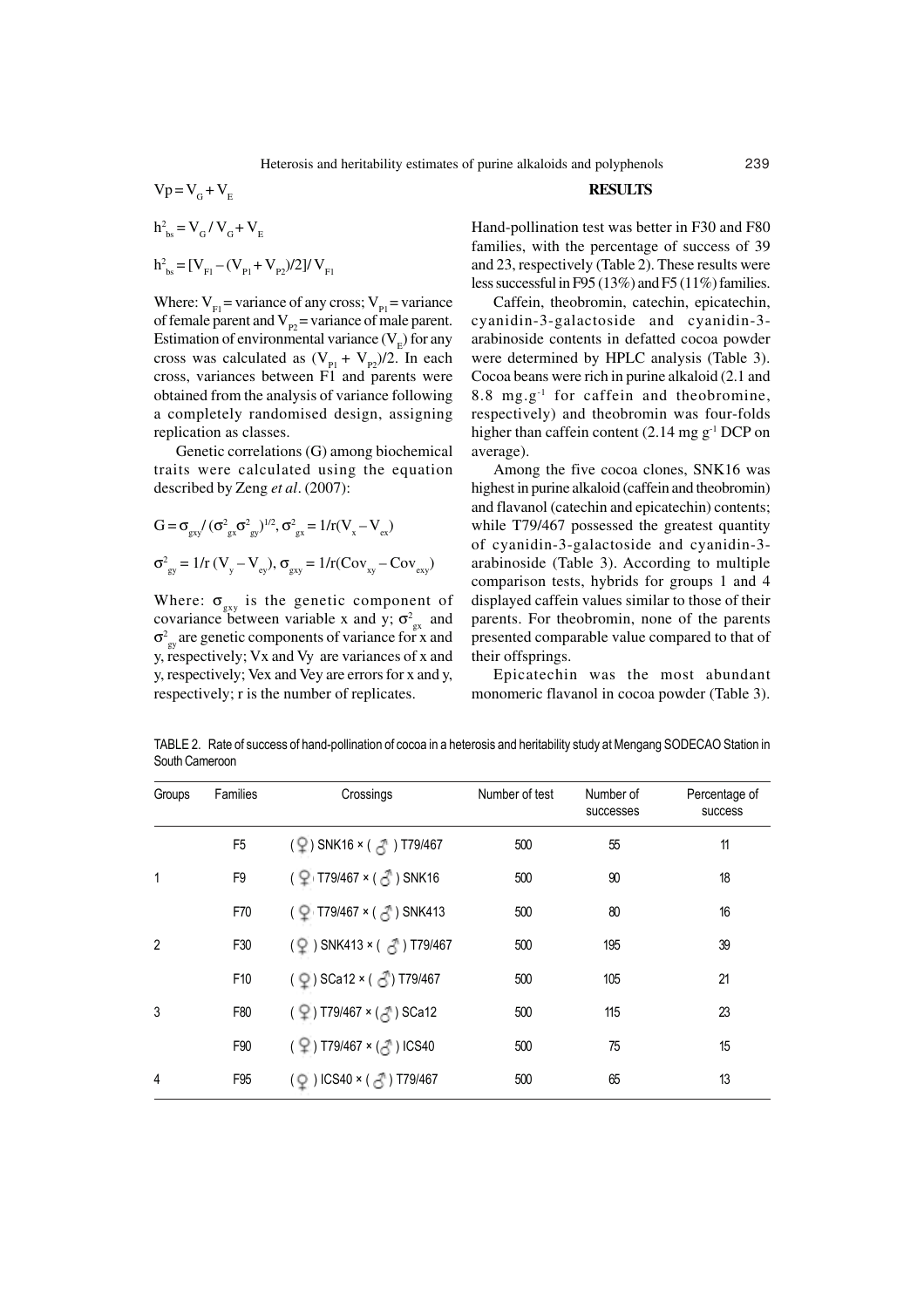## 240 P.O. EFFA *et al.*

| Group          | Clone           |                   | Purine alkaloids (mg $g^{-1}$ ) |          | Flavan-3-ol $(\mu g g^{-1})$ | Cyanidins ( $\mu$ g g <sup>-1</sup> ) |                            |
|----------------|-----------------|-------------------|---------------------------------|----------|------------------------------|---------------------------------------|----------------------------|
|                |                 | Caffein           | Theobromin                      | Catechin | Epicatechin                  | Cyanidin-3-<br>galactoside            | Cyanidin-3-<br>arabinoside |
|                | SNK16           | 3.27f             | 13.42d                          | 75.57g   | 4551.7g                      | 166.05d                               | 446.24g                    |
| 1              | T79/467         | 2.46d             | 10.09c                          | 24.81d   | 3423.6e                      | 244.90g                               | 599.20h                    |
|                | F <sub>5</sub>  | 2.97e             | 12.20c                          | 47.27f   | 4136.9f                      | 226.25f                               | 575.20h                    |
|                | F <sub>9</sub>  | 3.11e             | 12.76c                          | 29.18e   | 4328.1f                      | 278.57h                               | 774.50i                    |
| $\overline{2}$ | T79/467         | 2.46d             | 10.09c                          | 24.81d   | 3423.6d                      | 244.90g                               | 599.20h                    |
|                | <b>SNK413</b>   | 1.01a             | 4.13a                           | 11.49a   | 1403.2a                      | 26.31a                                | 78.25a                     |
|                | F70             | 1.64 <sub>b</sub> | 6.74b                           | 12.39a   | 2285.9c                      | 163.12d                               | 421.65f                    |
|                | F30             | 1.68 <sub>b</sub> | 6.89b                           | 14.70b   | 2335.9c                      | 191.12e                               | 418.05f                    |
| 3              | Sca12           | 2.08c             | 8.53 <sub>b</sub>               | 23.37d   | 2894.4d                      | 84.4b                                 | 252.29c                    |
|                | T79/467         | 2.46d             | 10.09c                          | 24.81d   | 3423.6e                      | 244.90g                               | 599.20h                    |
|                | F <sub>10</sub> | 1.69 <sub>b</sub> | 6.93 <sub>b</sub>               | 20.08c   | 2350.3c                      | 146.55d                               | 343.94e                    |
|                | F80             | 1.47 <sub>b</sub> | 6.04b                           | 13.41a   | 2050.3b                      | 116.55c                               | 305.05d                    |
| 4              | ICS40           | 2.16c             | 8.85b                           | 24.58d   | 3001.8d                      | 25.68a                                | 163.95b                    |
|                | T79/467         | 2.46d             | 10.09c                          | 24.81d   | 3423.6e                      | 244.90g                               | 599.20h                    |
|                | F90             | 2.10c             | 8.60b                           | 11.93a   | 2916.8d                      | 201.35e                               | 456.8g                     |
|                | F95             | 2.18c             | 8.95b                           | 15.26b   | 3036.8c                      | 227.35f                               | 496.8g                     |
|                | Means           | 2.14              | 8.79                            | 24.93    | 2978.20                      | 161.40                                | 410.43                     |
|                | Sums            | 27.88             | 114.21                          | 324.09   | 38716.58                     | 2098.24                               | 5335.57                    |

TABLE 3. Caffein, theobromin, catechin, epicatechin, cyanidin-3-galactoside and cyanidin-3- arabinoside contents in defatted cocoa powder (DCP) determined by HPLC analysis

Means with the same letter are not significantly different at the 0.05 probability level as calculated by the Tukey's test within the respective trial

Flavan-3-ol cocoa beans content displayed that epicatechin with an average of 29.8 mg g-1 DCP was 100-folds higher than catechin  $(0.29 \text{ mg g}^{-1})$ DCP). For catechin and in group 2, F30 and F70 hybrids showed values not significantly different to their SNK413 parent. In the same way, catechin content of T79/467 and SNK413 clones were similar to their F10 offspring. Group 4 is special for epicatechin since F90 and F95 hybrids displayed the same value with ICS40 parental clone.

Cyanidin-3-arabinoside was about three-folds higher than cyanidin-3-galactoside, and the two main anthocyanins found in our samples represented about 6% of defatted cocoa seed powder. As for the cyanidin 3-O-β-D-galactoside, a variation between 25.68 and 278.57  $\mu$ g g<sup>-1</sup> defatted cocoa was found, whereas the content of cyanidin 3-O-α-L-arabinoside ranged from  $78.25$  to  $774.5 \,\mu g \,g^{-1}$ .

**Heterosis analysis.** Table 4 summarises the results of Mid-parent heterosis (MPH) and Bestparent heterosis (BPH) of hybrids derived from the crossing of five cocoa clones.

F5 and F9 hybrids distinguished themselves from other hybrids by the fact that they show positive MPH to five of six traits, except for catechin where they displayed a negative MPH. Contrary to other offsprings, F10 and its reciprocal F80 showed a negative MPH for all traits. Negative mid-parent heterosis was detected for four of the six traits except Cyanidin-3- Galactoside and Cyanidin-3-Arabinoside. For BPH, all hybrids presented a negative BPH except F9 individual which presented a low positive BPH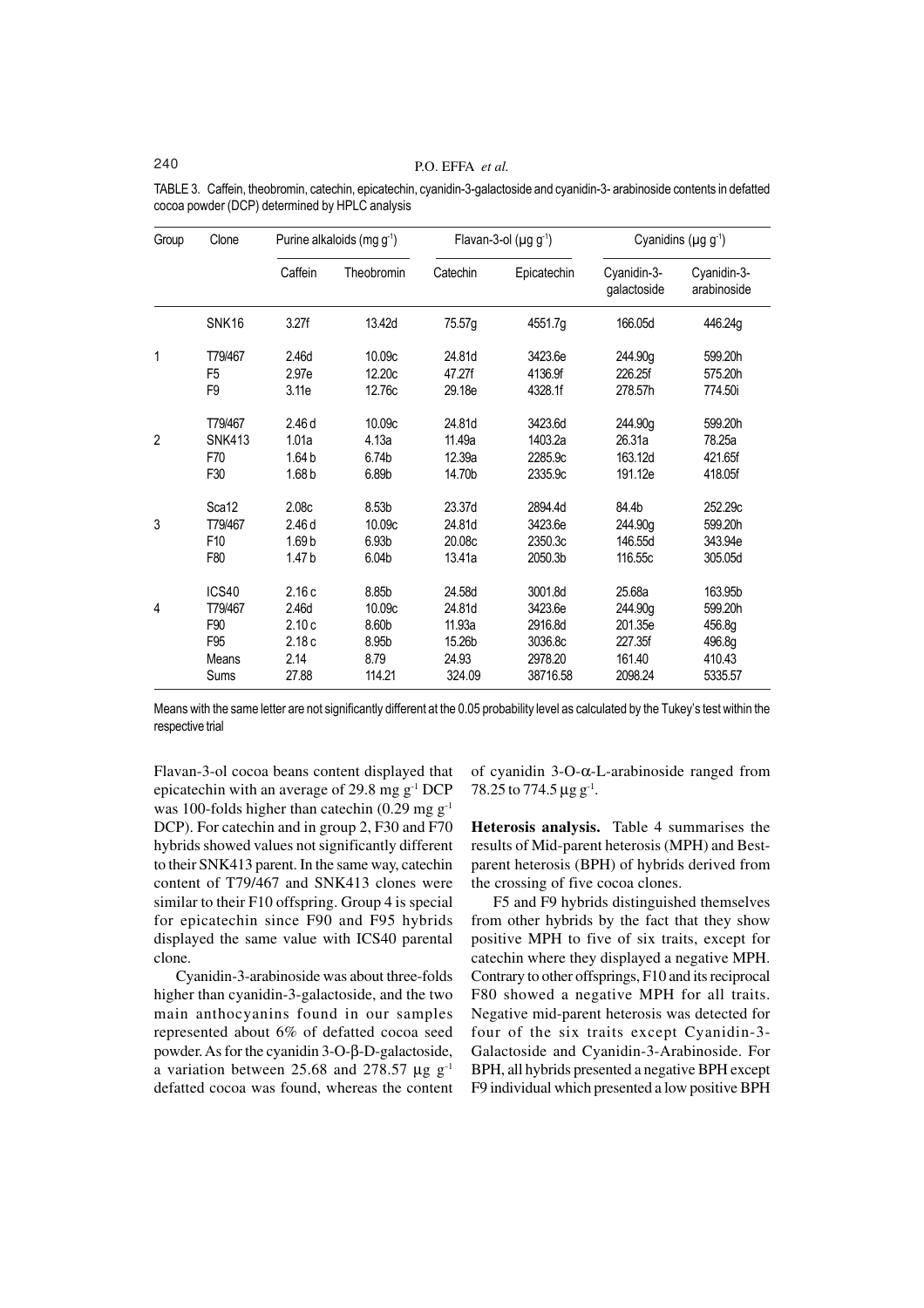| ybrids |                                            | Caffein                                                                                                                                                                                                        |                                                        |            | Catechin                                                            |                                                                          | Epicatechin |                                                                                                                                                                                     | Cya.-3-Gal. |                                                   | Cya.-3-Ara.                                                         |            |
|--------|--------------------------------------------|----------------------------------------------------------------------------------------------------------------------------------------------------------------------------------------------------------------|--------------------------------------------------------|------------|---------------------------------------------------------------------|--------------------------------------------------------------------------|-------------|-------------------------------------------------------------------------------------------------------------------------------------------------------------------------------------|-------------|---------------------------------------------------|---------------------------------------------------------------------|------------|
|        | ДPН                                        | <b>HdB</b>                                                                                                                                                                                                     | Hd                                                     | <b>HdB</b> | <b>MPH</b>                                                          | 군<br>음                                                                   | <b>HH</b>   | HH<br>BPH                                                                                                                                                                           | <b>HdM</b>  | Hd<br>B                                           | <b>MPH</b>                                                          | <b>BPH</b> |
|        |                                            |                                                                                                                                                                                                                |                                                        |            |                                                                     |                                                                          |             |                                                                                                                                                                                     |             |                                                   |                                                                     |            |
|        |                                            |                                                                                                                                                                                                                |                                                        |            |                                                                     |                                                                          |             |                                                                                                                                                                                     |             |                                                   |                                                                     |            |
|        | ပ္ ဆက္လံ က ထိ ဟု ထိ<br>ပါ ထက္လံ က ထိ ဟု ထိ | $\phi$ 4 $\omega$ $\stackrel{1}{\sim}$ $\stackrel{1}{\sim}$ $\stackrel{1}{\sim}$ $\stackrel{1}{\sim}$ $\stackrel{1}{\sim}$ $\stackrel{1}{\sim}$ $\stackrel{1}{\sim}$ $\stackrel{1}{\sim}$ $\stackrel{1}{\sim}$ | စ် ကို ဟု ထို ကို တို ကို<br>စာ ကို ဟု ထို ကို တို ကို |            | e a i r o e e a r i s<br>e a r o e e a r i s<br>e a r o e e a r i s | ي خو د د د د د ن د ن نه<br>د د د د د د ن ن ن نه نه<br>د د د د د ن ن ن نه |             | <u>ہے کے لاے دی کے ح</u><br>دن کا مختلف کا مختلف کا مختلف کے خاصہ<br>دان کا مختلف کا مختلف کا مختلف کا مختلف کا مختلف کا مختلف کا مختلف کا مختلف کا مختلف کا مختلف کا مختلف کا مختل |             | c 0 3 9 <del>8</del> 9 0 1 0<br>e 2 4 9 9 4 9 0 1 | ០ ១ ១ ១ ១ ១ ១ <u>៦</u><br>១ ១ ១ ១ ១ ១ ១ <u>៦</u> ១<br>១ ១ ១ ១ ១ ១ ១ |            |
|        |                                            |                                                                                                                                                                                                                |                                                        |            |                                                                     |                                                                          |             |                                                                                                                                                                                     |             |                                                   |                                                                     |            |
|        |                                            |                                                                                                                                                                                                                |                                                        |            |                                                                     |                                                                          |             |                                                                                                                                                                                     |             |                                                   |                                                                     |            |
|        |                                            |                                                                                                                                                                                                                |                                                        |            |                                                                     |                                                                          |             |                                                                                                                                                                                     |             |                                                   |                                                                     |            |
|        |                                            |                                                                                                                                                                                                                |                                                        |            |                                                                     |                                                                          |             |                                                                                                                                                                                     |             |                                                   |                                                                     |            |
|        |                                            |                                                                                                                                                                                                                |                                                        |            |                                                                     |                                                                          |             |                                                                                                                                                                                     |             |                                                   |                                                                     |            |
|        |                                            |                                                                                                                                                                                                                |                                                        |            |                                                                     |                                                                          |             |                                                                                                                                                                                     |             |                                                   |                                                                     |            |

MPH = Mid-parent heterosis, BPH = Best-parent heterosis

/IPH = Mid-parent heterosis, BPH = Best-parent heterosis

Heterosis and heritability estimates of purine alkaloids and polyphenols 241

for cyanidin compounds (Table 4). In terms of Best-parent heterosis, no positive BPH was observed for all the six traits (Table 5).

**Heritability.** Broad-sense heritability for traits related to purine alkaloids and polyphenols were evaluated in the F1 population (Table 6).

The heritability estimates for theobromin were low to moderate, ranging from 0 to 0.80, with an average of 0.27 (Table 6). For purine alkaloids, the heritability estimate of F90 hybrid was zero. This value was near to zero for F5 (theobromin), F30 (catechin) and for F95 individual (theobromin and catechin).

Analysis of variation in the sample was visualised in the Principal Component Analysis (Fig. 1). The two first Principal Components generated from all the data represented 94.24% of the total variability. Caffein, epicatechin, theobromin and cyaniding-3-arabinoside were the dominating features in the first Principal Component (74.16% of the total variability); while catechin and cyaniding-3-galactoside were the features with the highest weight in the second principal component (20.08% of the total variability).

Additionally, correlations among these traits at genotypic and phenotypic levels are given in Table 7. All traits showed significant genotypic and phenotypic correlations, except Cyanidin-3- Galactoside and catechin.

Dendrogram generated by the unweight pair group (UPGMA) permitted a better visualisation of the distribution (Fig. 2). Considering the distance of D 1.0, the cluster generated four groups. The first group with three individuals (SNK16, F5 hybrid and his reciprocal F9), was dominated by high amounts of purine alkaloids and flavan-3-ol. The second group consisted of all parental clones, except SNK16, and distinguished itself by low amounts of cyaniding-3-galactoside and cyaniding-3-arabinoside. The third group included T79/467 parental clone and hybrids, obtained with its cross with ICS40 counterpart (F90 and F95) and was characterised by average amounts of all metabolites. Group four, more polymorphic, contained four hybrids belonging to two different families were characterised by low amounts of purine alkaloids.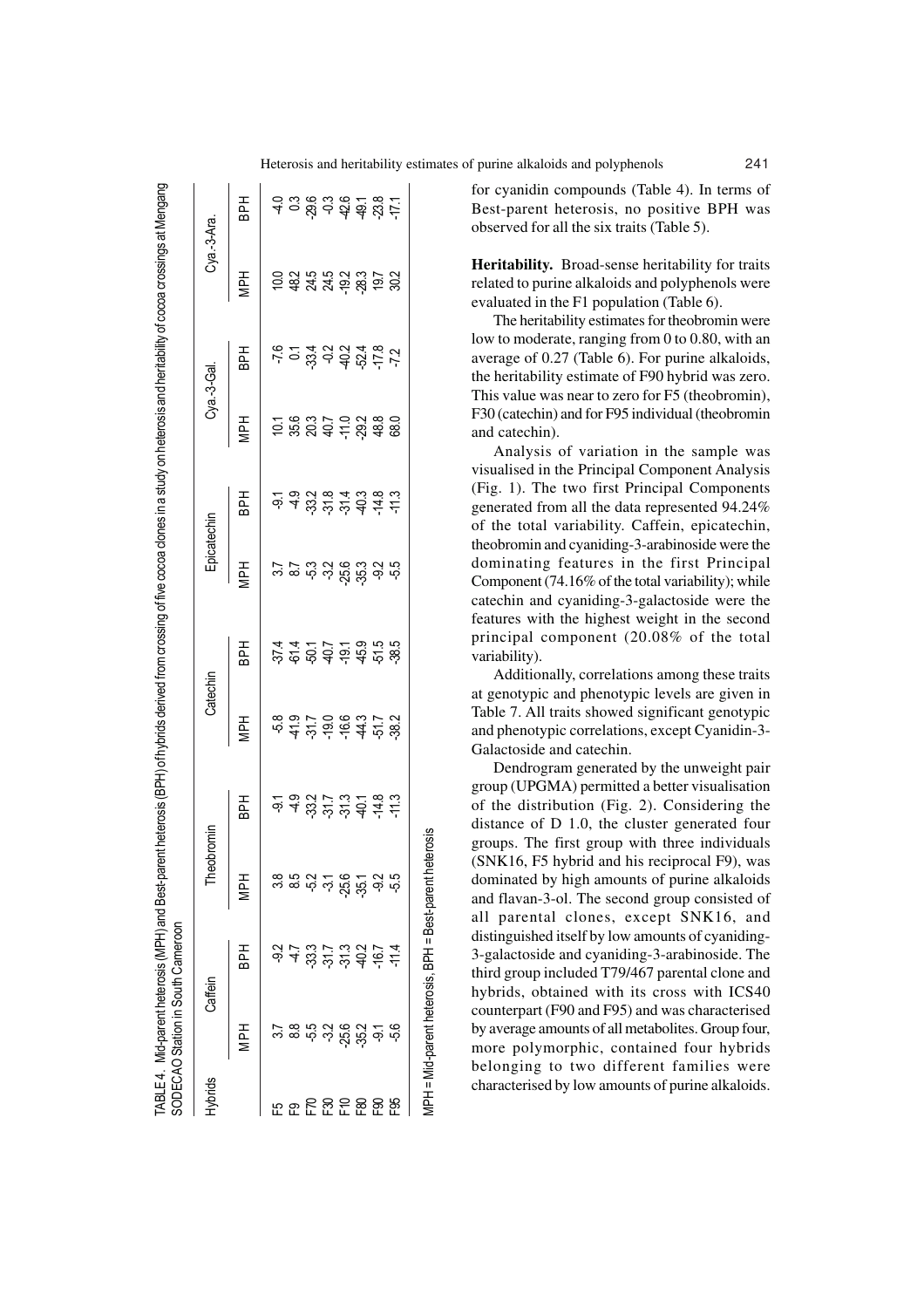| Property/<br>subsistance | <b>MPH</b> |                   |    |    | <b>BPH</b> |                    |    |    |  |
|--------------------------|------------|-------------------|----|----|------------|--------------------|----|----|--|
|                          | Average    | Range             | +N | -N | Average    | Range              | +N | -N |  |
| Caffein                  | $-8.97$    | $-35.2$ to 8.8    | 2  | 6  | $-22.31$   | $-40.2$ to $-4.7$  | 0  | 8  |  |
| Theobromin               | $-8.92$    | $-35.1$ to 8.5    | 2  | 6  | $-22.06$   | $-40.1$ to $-4.9$  | 0  | 8  |  |
| Catechin                 | $-31,16$   | $-51.7$ to $-5.8$ | 0  | 8  | $-43.08$   | $-61.4$ to $-19.1$ | 0  | 8  |  |
| Epicatechin              | $-8.95$    | $-35.3$ to 8.7    | 2  | 6  | $-22.07$   | $-40.3$ to $-4.7$  | 0  | 8  |  |
| Cya.-3-Gal.              | 22.95      | $-29.2$ to 68.0   | 6  | 2  | $-19.83$   | $-52.4$ to 0.1     |    |    |  |
| Cya.-3-Ara.              | 13,69      | $-28.3$ to $48.2$ | 6  | 2  | $-20.77$   | $-49.1$ to 0.3     |    |    |  |

TABLE 5. The heterosis over mid-parent or better parent of six secondary compounds of cocoa hybrids raised at Mengang SODECAO Station in South Cameroon

MPH = Mid-parent heterosis based on population mean; BPH = Best-parent heterosis based on population mean; +N = number of combinations with positive heterosis; -N = number of combinations with negative heterosis

TABLE 6. Broad-sense heritability estimates for some secondary metabolites in four crossings and reciprocal of cocoa raised at Mengang SODECAO Station in South Cameroon

| Hybrids         | Caffein | Theobromin | Catechin | Epicatechin | Cya-3-Gal | Cya-3-Ara |
|-----------------|---------|------------|----------|-------------|-----------|-----------|
| F <sub>5</sub>  | 0.86    | 0.07       | 0.72     | 0.92        | 0.99      | 0.54      |
| F <sub>9</sub>  | 0.11    | 0.15       | 0.19     | 0.60        | 0.71      | 0.68      |
| F70             | 0.86    | 0.80       | 0.43     | 0.34        | 0.88      | 0.49      |
| F30             | 0.21    | 0.62       | 0.01     | 0.48        | 0.73      | 0.49      |
| F <sub>10</sub> | 0.90    | 0.18       | 0.66     | 0.69        | 0.97      | 0.35      |
| F80             | 0.36    | 0.35       | 0.66     | 0.09        | 0.98      | 0.30      |
| F90             | 0.00    | 0.00       | 0.96     | 0.50        | 0.82      | 0.51      |
| F <sub>95</sub> | 0.94    | 0.01       | 0.08     | 0.58        | 0.80      | 0.56      |
| Mean            | 0.53    | 0.27       | 0.46     | 0.52        | 0.86      | 0.49      |

TABLE 7. Genotypic (G) and phenotypic (P) correlation coefficients among six biochemical components of cocoa raised at Mengang SODECAO Station in South Cameroon

| Subsistance |   | Caffeine | <b>Theobromin</b>    | Catechin            | Epicatechin          | Cya-3-gal. | Cya-3-ara. |
|-------------|---|----------|----------------------|---------------------|----------------------|------------|------------|
| Theobromin  | G | 0.93"    |                      |                     |                      |            |            |
|             | P | $0.79$ * |                      |                     |                      |            |            |
| Catechin    | G | 0.80"    | $0.74$ **            |                     |                      |            |            |
|             | P | 0.80"    | $0.72$ **            |                     |                      |            |            |
| Epicatechin | G | 0.93"    | 0.86"                | $0.70$ "            |                      |            |            |
|             | P | 0.99"    | 0.79"                | 0.79"               |                      |            |            |
| Cya-3-gal.  | G | 0.59"    | 0.45"                | 0.19                | $0.67$ "             |            |            |
|             | P | $0.57$ * | $0.42$ <sup>**</sup> | 0.21                | 0.59"                |            |            |
| Cya-3-ara.  | G | $0.71$ * | 0.58"                | $0.29$ <sup>*</sup> | 0.79"                | $0.97$ "   |            |
|             | P | 0.70"    | 0.48"                | $0.32^{*}$          | $0.72$ <sup>**</sup> | 0.96"      |            |

Significant at \* 0.05 and \*\* 0.01 probability level, respectively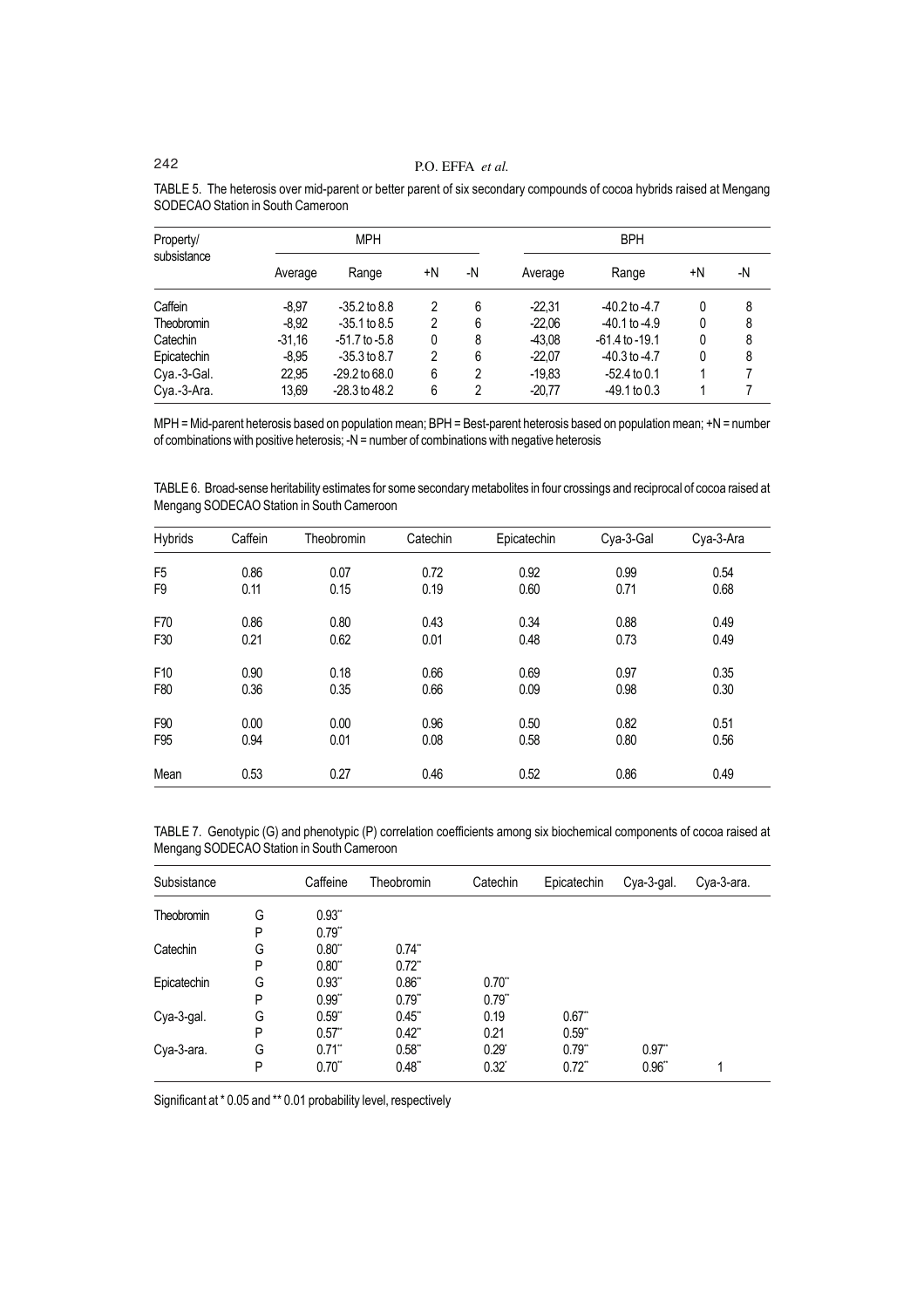

Figure 1. Loading plot of the first two principal components for caffein, theobromin, catechin, epicatechin, cyanidin-3-galactoside and cyanidin-3- arabinoside contents in defatted cocoa powder (DCP) determined by HPLC analysis.



Figure 2. Dendrogram of cocoa clones and their offspring's generated by unweight pair group method (UPGAM) based on hierarchical cluster analysis using data on purine alkaloids, flavanols and cyanidins.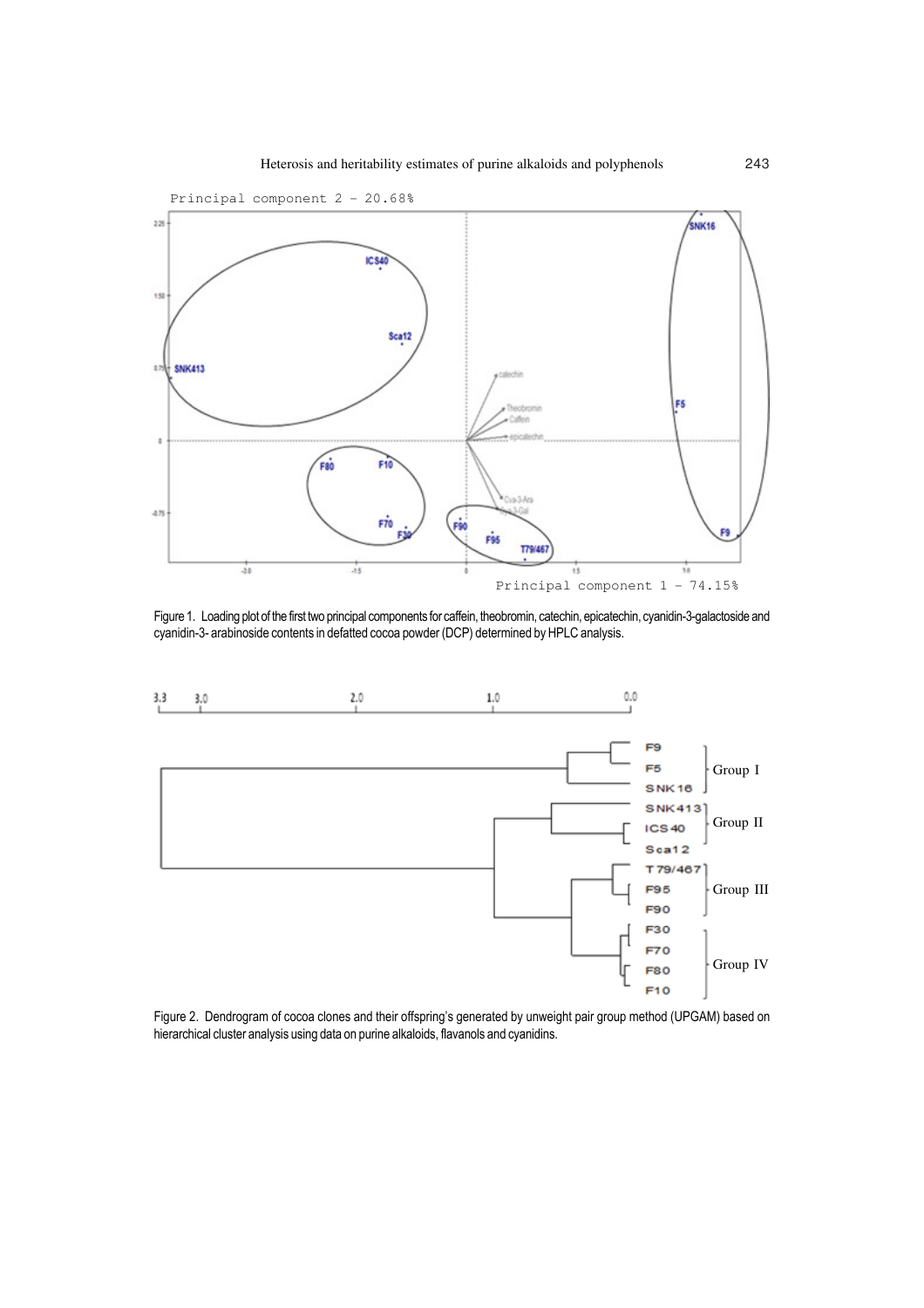#### **DISCUSSION**

Analysis of purine alkaloids in cocoa beans in our study showed that theobromin was fourfolds higher than caffein content. This result is in agreement with those obtained by many authors (Pura, 2001; Effa *et al*., 2015), who confirmed that theobromin is the dominant purine alkaloid present in cocoa beans. As expected, this study revealed that epicatechin was the most abundant monomeric flavanol in cocoa beans. Andres-Lacueva *et al*. (2008) also found that natural cocoa presented content of total flavonoids, equivalent to 2.65 mg  $g^{-1}$  (-)epicatechin, representing the highest proportion. Recently, Tomas-Barberan *et al.* (2007) reported  $(+)$ -catechin values of 6.46 and 2.02 mg g<sup>-1</sup> and (-)-epicatechin values of 25.65 and 3.30 mg g-1 for a polyphenol-rich and a conventional cocoa powder, respectively. Besides flavonoids, anthocyanin components were also detected in samples and the two main anthocyanins found (cyanidin-3-arabinoside and cyanidin-3 galactoside) represented about 6% of defatted cocoa seed powder. These values were similar to those obtained by Effa *et al.* (2015) in defatted cocoa powder and lower than those obtained by Elwers *et al*. (2009) in cocoa seeds. For the last authors, the difference could be due to variation in the methods used for the extraction of anthocyanins.

There was variation in the relative level of heterosis for different traits between different hybrids. This can be explained by the fact that heterosis is not the result of single locus action; nor does it simply reflect the overall extent of heterozygosity between parents. In fact, according to Springer and Robert (2007), the variation in levels of heterosis among traits leads to difficulties in accurately quantifying the amount of overall heterosis.

F90 hybrid and its reciprocal F95 displayed high value of MPH for cyanidin-3-galactoside. Furthermore, the parental genotypes (T79/467 and ICS40) showed good aptitudes for combination and their introduction into the biclonal planting field will be important for providing hybrids with high cyanidin attributes.

Hybrids derived from SNK16 and T79/467 clones (F5 and F9) exhibited low MPH and BPH

for alkaloids and flavan-3-ols; while the genetic distance between their parents was low  $(-D 0.5)$ . In fact, as the genetic distance between parental inbreds increases, there is generally an increase in heterosis; yet when the parental distance exceeds a threshold, heterosis decreases. Thus, there appears to be a relationship between genetic diversity and heterosis; however, the correlation is not strong enough to be used as an accurate predictive tool (Melchinger, 1999).

The heritability estimates for some traits were high, especially for cyanidin-3-galactoside and cyanidin-3-arabinoside where the value of the heritability was superior or equal to 0.3 for all hybrids. According to Nair *et al.* (2012), a high value of heritability in broad sense indicates that, though the character is least influenced by the environmental effects, the selection for improvement of such character may be useful, because broad sense heritability is based on total genetic variance which includes both fixable (additive) and non fixable (dominance and epistatic) variances. The absence of significant difference between genotypes coming from reciprocal crossbreeding for cyanidins suggests that transmission of these metabolites in cocoa may be nuclear. In contrast, a significant difference was observed between values of the Broad-sense heritability of caffein contents in all reciprocal crossings, portraying presence of maternal heritability.

Examining a two-dimensional score plot in the space defined by PC1 and PC2, showed that the distribution of samples followed a pattern. SNK16 parental clone and its offsprings contained large amounts of caffeine, theobromine, catechin and epicatechin, thus PC1 clearly separates them from the other samples. Corresponding estimates of genotypic correlation coefficients were approximately equal to phenotypic correlation coefficients. The existence of positive correlations among components measured suggests that these traits can be simultaneously improved.

#### **CONCLUSION**

Dry cocoa beans display high contents of purine alkaloids and polyphenols. Theobromin content in cocoa beans is four-folds higher than caffeine content. Anthocyanins (Cyanidin-3-galactoside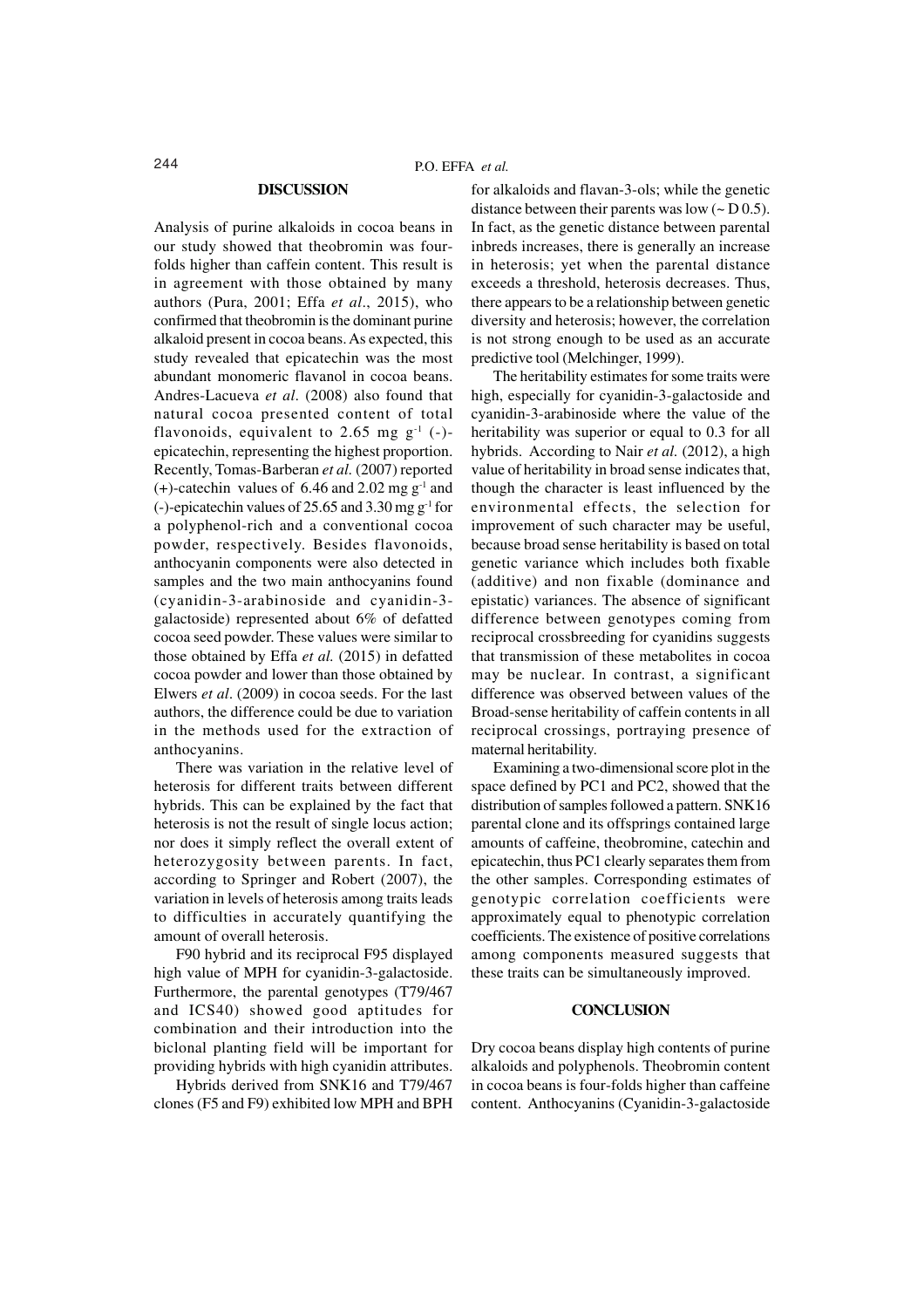and cyanidin-3-arabinoside) present the highest level of heterosis. Parental genotypes SNK16 and T79/467 show good aptitudes for the combination of the characters since their reciprocal hybrids F5 and F9 distinguished themselves by better level of mid-parent heterosis value. These two clones could be interesting for drug industries, and their introduction into the biclonal planting field will be important. Furthermore to the Principal component analysis, corresponding estimates of genotypic correlation coefficients are approximately equal to phenotypic correlation coefficients. Besides, the heritability value in the strict sense of this Cyanidin-3-galactoside is very high. The absence of significant difference between genotypes coming from reciprocal crossbreeding for Cyanidin-3-galactoside suggests that this character in cocoa would be nuclear contrary to purine alkaloids and flavan-3-ols where their transmission to offsprings can be stated as cytoplasmic.

### **ACKNOWLEDGEMENT**

The authors thank the Cameroon Cocoa Development Corporation (SODECAO) for the field used. Sincere gratitude goes to the Mengang staff for assistance over several years.

#### **REFERENCES**

- Afoakwa, E.O., Quao, J., Takrama, F.S., Budu, A. S. and Saalia, F.K. 2012. Changes in total polyphenols, o-diphenols and anthocyanin concentrations during fermentation of pulp pre-conditioned cocoa *(Theobroma cacao)* beans. *International Food Research Journal* 19 (3):1071-1077.
- Andres-Lacueva, C., Monagas, M., Khan, N, Izquierdo-Pulido, M., Urpi-Sardam, M., Permanyerm, J. and Lamuela-Raventos, R.M. 2008. Flavanol and flavonol contents of cocoa powder products: Influence of the manufacturing process. *Journal of Agricultural and Food Chemistry* (56):3111- 3117.
- Ashihara, H. and Crozier, A. 2001. Caffeine: A well-known but little mentioned compound

in plant science. *TRENDS in Plant Science* 6 (9):407 - 413.

- Cilas, C. 1991. Estimation of some genetics parameters of different crosses plans of cocoa. *Café Cacao Thé* (25):3-13.
- Djocgoue, P.F., Mbouobda, H.D., Boudjeko, T., Effa, P.O. and Omokolo, N.D. 2011. Amino acids, carbohydrates and heritability of resistance in the *Theobroma cacao/ Phythophthora megakarya* interaction*. Phytopathologia Mediterranea* (50): 370-383.
- Effa, O.P., Niemenak, N., Djocgoue, P.F., Ondobo, M.L. and Omokolo, N.D. 2015. Heritability of polyphenols, anthocyanins and antioxidant capacity of Cameroonian cocoa (*Theobroma cacao* L.) beans. *African Journal of Biotechnology* 14(36):2672-2682.
- Elwers, S., Zambrano, A., Rohsius, C., Lieberei, R. 2009. Differences between the content of phenolic compounds in Criollo, Forastero and Trinitario cocoa seed (*Theobroma cacao* L.). *European Food Research Technology* (229): 937-948.
- Fernandez-Silva, I., Moreno, E., Eduardo, I., Arus, P., Alvarez, J.M. and Monforte, A.J. 2009. On the genetic control of heterosis for fruit shape in melon (*Cucumismelo* L.). *Journal of Heredity* 100(2):229-235.
- Hochholdinger, F. and Hoecker, N. 2007. Towards the molecular basis of heterosis. *Trends in Plant Science* 12 (9): 427-432.
- Korn, M., Peterek, S., Mock, H.P., Heyer, A.G. and Hincha, D.K. 2008. Heterosis in the freezing tolerance, and sugarand flavonoid contents of crosses between *Arabidopsis thaliana* accessions of widely varying freezing tolerance. *Plant Cell and Environment* 31(6): 813-827.
- McCarty, J.C., Wu, J., Jenkins, J.N. 2007. Use of primitive derived cotton accessions for agronomic and fiber traits improvement: variance components and genetic effects. *Crop Science* 47:100-110.
- Melchinger, A.E. 1999. Genetic diversity and heterosis. In: The genetics and exploitation of heterosis in crops: Coors, J.G. and Pandey, S. (Eds.). *American Society of Agronomy, and Crop Science Society of America*. pp. 99-118.